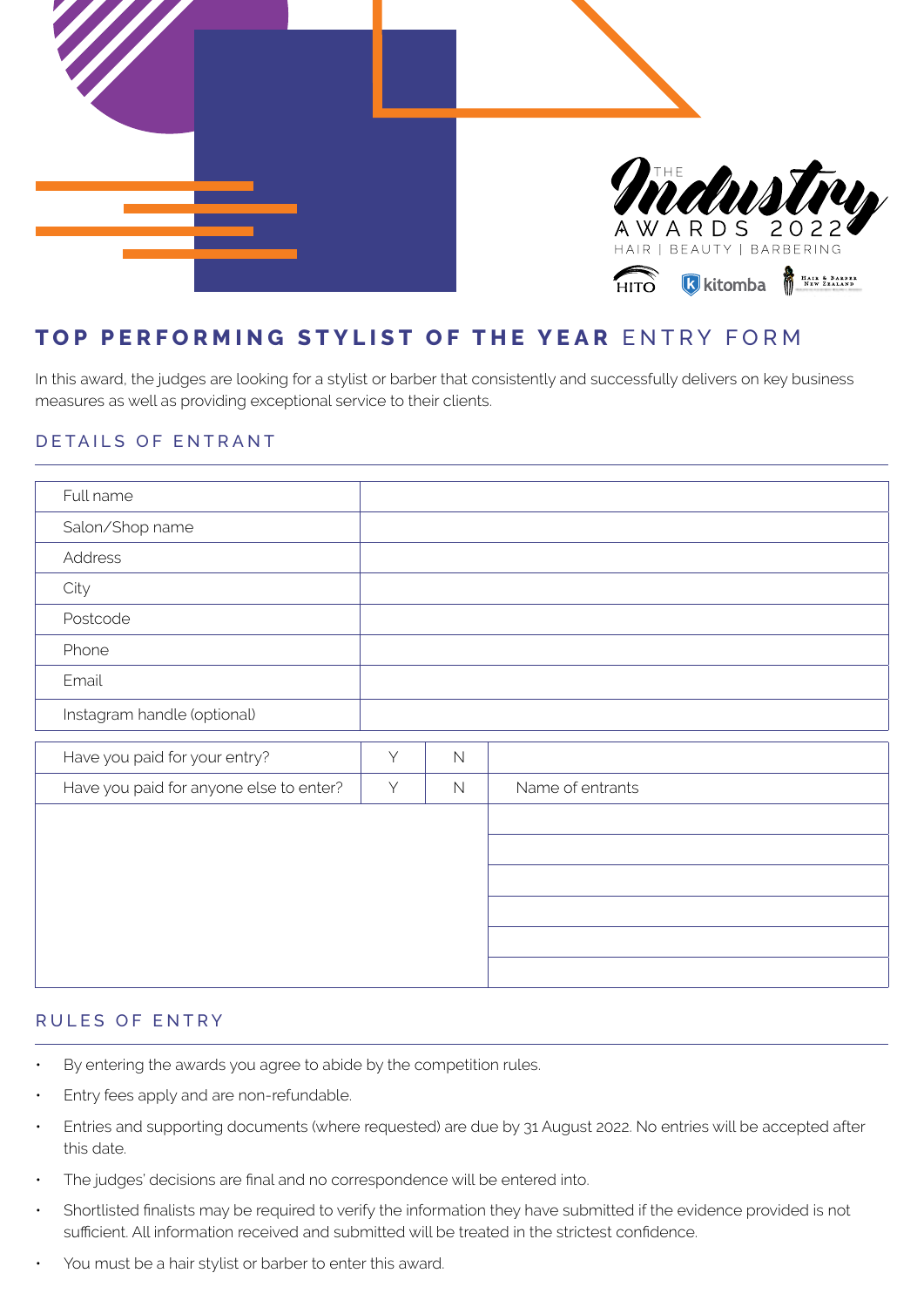# ENTRY REQUIREMENTS

- A physical copy of your entry must be submitted. Questions can be answered on this entry form or in another printed format. For example, a printed word document, booklet or folder. Remember the presentation of your entry is scored by the judges.
- Entries must not exceed the word limit (where specified).
- Entrants in this category are asked to submit a hi-res, horizontal photo of themselves to info@industryawards.co.nz which may be used in the presentation at The Industry Awards event.
- Please provide figures and answer the questions based on activities undertaken in the last financial year (1 April 2021 to 31 March 2022) unless otherwise stated in the question
- To obtain answers for Questions 1 to 5, run your Kitomba Business Summary Report (or similar salon software report), select yourself as the staff member and choose to also view overall totals. You must include this report or other relevant evidence with your entry.
- To obtain an answer for Question 6, run your Kitomba Staff Utilisation Report (or similar salon software report). You must also include this report or other relevant evidence with your entry.

# JUDGING PROCESS AND CRITERIA

At all stages, judges score independently of other judges.

- Stage one of judging is carried out by Industry Awards representatives. During this stage, a shortlist of finalists is identified.
- Stage two of judging is carried out by hair, beauty or barbering industry representatives. Outlined below are the criteria used to judge this award.

| Score based on the results and evidence provided in the entry | 60%  |
|---------------------------------------------------------------|------|
| Entry demonstrates focus on training and career development   | 15%  |
| Judges' overall impression                                    | 15%  |
| Presentation                                                  | 10%  |
| Total                                                         | 100% |

#### QUESTIONS

| 1. | Stylist client rebooking rate                                                                                | A |   |
|----|--------------------------------------------------------------------------------------------------------------|---|---|
|    | Total number of clients who rebooked with stylist (within 24hrs of appointment)                              | B |   |
|    | Total number of clients buying services from stylist                                                         |   | % |
|    | Stylist client rebooking rate $(A + B \times 100)$                                                           |   |   |
| 2. | Stylist client retail                                                                                        |   |   |
|    | Number of retail units stylist sold to serviced clients                                                      | A |   |
|    | Total number of clients buying services from stylist                                                         | B |   |
|    | Stylist client retail percentage $(A + B \times 100)$                                                        |   | % |
|    | Don't include colour or conditioning treatment sales from questions 3 and 4 in your answer to this question. |   |   |
| 3. | Stylist client colour services (if you offer colour services)                                                |   |   |
|    | Number of colour services sold by stylist                                                                    | A |   |
|    | Total number of clients buying services from stylist                                                         | B |   |
|    | Stylist client colour service percentage $(A + B \times 100)$                                                |   | % |